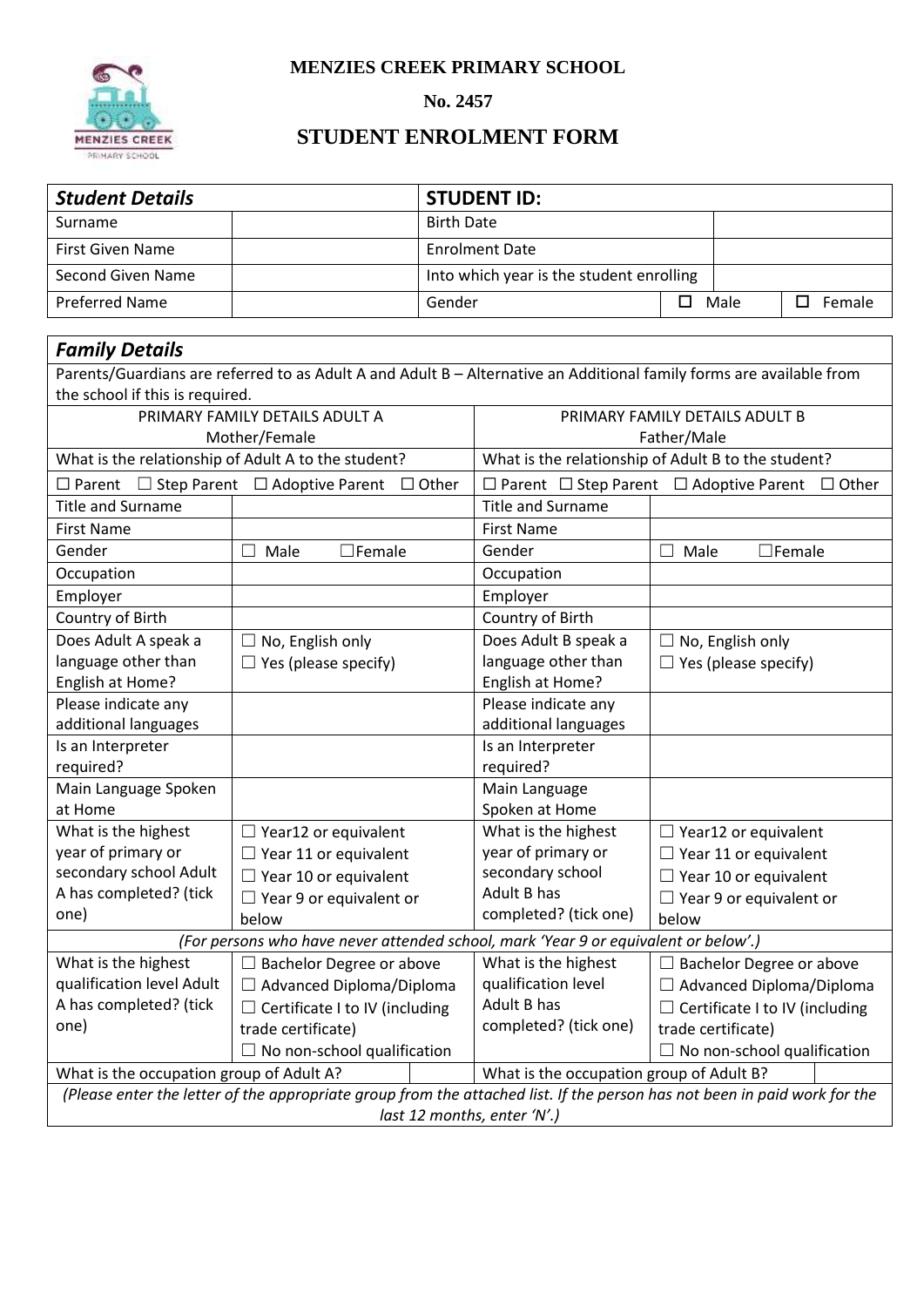| PRIMARY FAMILY DETAILS ADULT A                                          |                       |                                                                           | PRIMARY FAMILY DETAILS ADULT B |                               |                                                       |                                             |                  |                |                         |                      |
|-------------------------------------------------------------------------|-----------------------|---------------------------------------------------------------------------|--------------------------------|-------------------------------|-------------------------------------------------------|---------------------------------------------|------------------|----------------|-------------------------|----------------------|
| Mother/Female Cont.                                                     |                       | Father/Male Cont.                                                         |                                |                               |                                                       |                                             |                  |                |                         |                      |
|                                                                         | Home Telephone Number |                                                                           |                                |                               | Home Telephone Number                                 |                                             |                  |                |                         |                      |
| <b>Street Number and Name</b>                                           |                       |                                                                           |                                | <b>Street Number and Name</b> |                                                       |                                             |                  |                |                         |                      |
| <b>Suburb and Postcode</b>                                              |                       |                                                                           |                                |                               |                                                       | <b>Suburb and Postcode</b>                  |                  |                |                         |                      |
| Email                                                                   |                       |                                                                           |                                |                               | Email                                                 |                                             |                  |                |                         |                      |
| Where is correspondence to be addressed?                                |                       |                                                                           |                                |                               |                                                       |                                             |                  |                |                         |                      |
| Mail to home address                                                    |                       | $\Box$ Yes                                                                |                                | $\square$ No                  | Specify other e.g. Post Office Box                    |                                             |                  |                |                         |                      |
| During business hours, how is Adult A to be contacted                   |                       |                                                                           |                                |                               | During business hours, how is Adult B to be contacted |                                             |                  |                |                         |                      |
| Can we contact Adult A at work?                                         |                       |                                                                           |                                |                               | Can we contact Adult B at work?                       |                                             |                  |                |                         |                      |
| Work telephone number                                                   |                       |                                                                           |                                |                               | Work telephone number                                 |                                             |                  |                |                         |                      |
| Mobile telephone number                                                 |                       |                                                                           |                                |                               | Mobile telephone number                               |                                             |                  |                |                         |                      |
| Suburb of Employer                                                      |                       |                                                                           |                                |                               | Suburb of Employer                                    |                                             |                  |                |                         |                      |
| When does the student live in this relationship?                        |                       |                                                                           |                                |                               | When does the student live in this relationship?      |                                             |                  |                |                         |                      |
| $\Box$ Always                                                           | $\Box$ Mostly         | $\Box$ Occasionally                                                       |                                | $\Box$ Never                  | $\Box$ Always                                         |                                             | $\Box$ Mostly    |                | $\Box$ Occasionally     | $\Box$ Never         |
| Send correspondence addressed to (tick)                                 |                       |                                                                           |                                | $\Box$ Both Adults            |                                                       | $\Box$ Adult A                              |                  | $\Box$ Adult B |                         |                      |
|                                                                         |                       |                                                                           |                                |                               |                                                       |                                             |                  |                |                         |                      |
| <b>Student Emergency Contact Details</b>                                |                       |                                                                           |                                |                               |                                                       |                                             |                  |                |                         |                      |
| Name of Doctor:                                                         |                       |                                                                           |                                |                               |                                                       | Name of Medical Centre (if applicable)      |                  |                |                         |                      |
| Address:                                                                |                       |                                                                           | Practice?                      | Individual or Group           |                                                       | $\Box$<br>Individual<br>$\Box$<br>Gro<br>up |                  |                |                         |                      |
| Phone Number:                                                           |                       |                                                                           |                                |                               |                                                       | <b>Students Medicare Number:</b>            |                  |                |                         |                      |
| Are you an Ambulance subscriber?                                        |                       |                                                                           |                                |                               | $\Box$<br>Yes<br>$\Box$<br>No                         |                                             |                  |                |                         |                      |
| Please provide details of Emergency Contacts other than Primary Family: |                       |                                                                           |                                |                               |                                                       |                                             |                  |                |                         |                      |
| Name                                                                    |                       |                                                                           |                                |                               |                                                       | Relationship to student                     |                  |                |                         |                      |
| <b>Phone Number</b>                                                     |                       |                                                                           |                                |                               | Language spoken                                       |                                             |                  |                |                         |                      |
| Name                                                                    |                       | Relationship to student                                                   |                                |                               |                                                       |                                             |                  |                |                         |                      |
| <b>Phone Number</b>                                                     |                       |                                                                           | Language spoken                |                               |                                                       |                                             |                  |                |                         |                      |
| <b>Demographic Details</b>                                              |                       |                                                                           |                                |                               |                                                       |                                             |                  |                |                         |                      |
| In which country was the                                                |                       | Does the student speak                                                    |                                |                               |                                                       |                                             |                  |                |                         |                      |
| student born?                                                           |                       | English                                                                   |                                |                               |                                                       |                                             |                  |                |                         |                      |
| Date the Student arrived or                                             |                       |                                                                           |                                |                               | Is the student of Aboriginal or<br>$\Box$ No          |                                             |                  |                |                         |                      |
| returned to Australia?                                                  |                       |                                                                           |                                |                               | Torres Strait Islander origin? (If<br>$\Box$ Yes      |                                             |                  |                |                         |                      |
| Is the residential Status                                               |                       |                                                                           |                                |                               | yes, please specify)                                  |                                             |                  |                |                         |                      |
| permanent?                                                              |                       |                                                                           |                                |                               |                                                       |                                             |                  |                | $\Box$ At home with TWO |                      |
| Basis of<br>Eligible for Australian Passport<br>$\Box$<br>Australian    |                       | What is the                                                               |                                |                               |                                                       |                                             |                  |                |                         |                      |
| <b>Holds Australian Passport</b><br>□                                   |                       | Parents/Guardians<br>student's living                                     |                                |                               |                                                       |                                             |                  |                |                         |                      |
| Residency<br>Holds Permanent Residency Visa<br>□                        |                       | arrangements?<br>$\Box$ At home with ONE<br>(Tick one)<br>Parent/Guardian |                                |                               |                                                       |                                             |                  |                |                         |                      |
|                                                                         |                       | $\Box$ Arranged by State-Out of Home                                      |                                |                               |                                                       |                                             |                  |                |                         |                      |
|                                                                         |                       |                                                                           |                                |                               |                                                       |                                             | Care             |                |                         |                      |
| What is the Visa Expiry                                                 |                       |                                                                           |                                |                               |                                                       | What is the distance to                     |                  |                |                         |                      |
| Date?                                                                   |                       | school?                                                                   |                                |                               |                                                       |                                             |                  |                |                         |                      |
| What is the student's Visa                                              |                       | What is the student's<br>Walk<br>$\Box$<br><b>Public Bus</b><br>$\Box$    |                                |                               |                                                       |                                             |                  |                |                         |                      |
| Sub Class?                                                              |                       | usual mode of<br>$\Box$<br>Driven<br>$\Box$<br>Other                      |                                |                               |                                                       |                                             |                  |                |                         |                      |
|                                                                         |                       | transport to school?<br>$\Box$<br><b>Bicycle</b><br>                      |                                |                               |                                                       |                                             |                  |                |                         |                      |
| What is the Visa Statistical<br>code?                                   |                       |                                                                           |                                |                               |                                                       | <b>Students Religion</b>                    |                  |                |                         |                      |
| Date the student arrived or                                             |                       |                                                                           |                                |                               | Will the student participate in<br>$\Box$<br>Yes      |                                             |                  |                |                         |                      |
| returned to Australia                                                   |                       |                                                                           |                                |                               | Religious Instruction classes?<br>□<br><b>No</b>      |                                             |                  |                |                         |                      |
| (tick)                                                                  |                       |                                                                           |                                |                               |                                                       |                                             |                  |                |                         |                      |
| Does the student speak a language other than English at home?           |                       |                                                                           |                                |                               |                                                       | $\Box$                                      | No, English only |                | $\Box$                  | Yes (please specify) |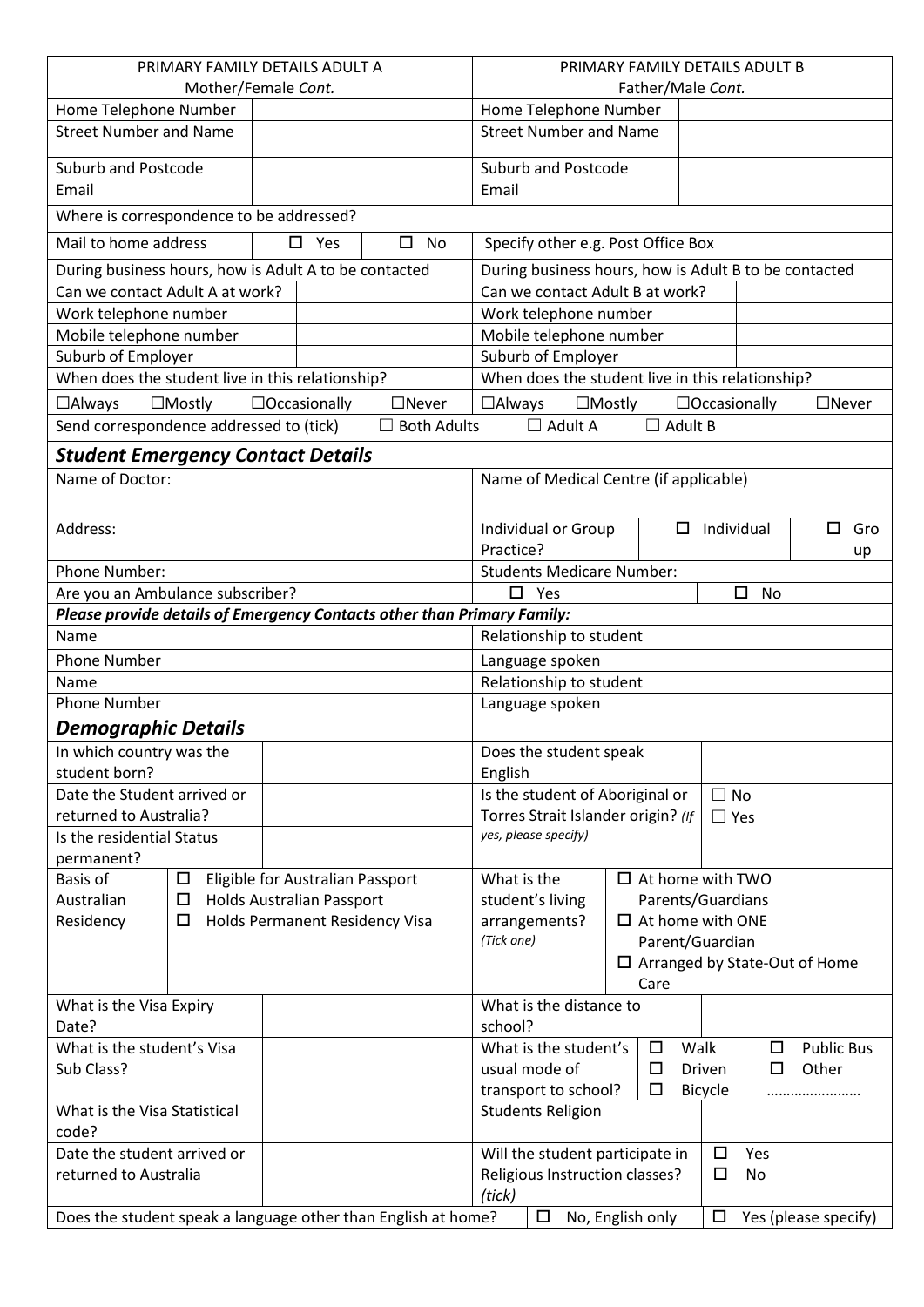| On what date was the student first                                                                                                                          |                     | Does the student require an Integration<br>$\square$ Yes                                                                 |  |  |  |  |  |
|-------------------------------------------------------------------------------------------------------------------------------------------------------------|---------------------|--------------------------------------------------------------------------------------------------------------------------|--|--|--|--|--|
| enrolled at an Australian School?                                                                                                                           |                     | $\square$ No<br>Aid?                                                                                                     |  |  |  |  |  |
| Students previous School/Kindergarten                                                                                                                       |                     | Years of previous education                                                                                              |  |  |  |  |  |
| Language of students previous education                                                                                                                     |                     | Student home group (office use only)                                                                                     |  |  |  |  |  |
| Names of other family members at this school                                                                                                                |                     |                                                                                                                          |  |  |  |  |  |
| Will the student be attending this school full time? If no, what will be the time fraction?                                                                 |                     |                                                                                                                          |  |  |  |  |  |
| <b>Student Restrictions Details - Access Restrictions</b>                                                                                                   |                     |                                                                                                                          |  |  |  |  |  |
| Is the student at risk?                                                                                                                                     | $\square$ Yes       | If Yes, Have you provided a copy of the<br>Yes                                                                           |  |  |  |  |  |
| Is there an Access Alert for this student?                                                                                                                  | $\square$ No<br>Yes | family court documents to the school?<br>□<br>No<br>If Yes, then complete the following questions otherwise              |  |  |  |  |  |
| skip to Medical details<br>□<br>No                                                                                                                          |                     |                                                                                                                          |  |  |  |  |  |
| Access Type:<br>Court Order                                                                                                                                 | Family Law Order    | $\Box$ Restraining Order<br>Other                                                                                        |  |  |  |  |  |
| Describe any Access restriction:                                                                                                                            |                     |                                                                                                                          |  |  |  |  |  |
|                                                                                                                                                             |                     |                                                                                                                          |  |  |  |  |  |
| Is there an Activity Alert for the student?                                                                                                                 | $\Box$ Yes          | If Yes, then describe the Activity Restriction:                                                                          |  |  |  |  |  |
|                                                                                                                                                             | $\Box$<br>No        |                                                                                                                          |  |  |  |  |  |
| <b>Medical Details</b>                                                                                                                                      |                     |                                                                                                                          |  |  |  |  |  |
| Does the student have a disability?                                                                                                                         |                     | $\square$ Yes<br>$\Box$<br>No                                                                                            |  |  |  |  |  |
| Does the student suffer from any on the following impairments? (tick)                                                                                       |                     |                                                                                                                          |  |  |  |  |  |
| $\square$ Yes<br>$\square$ No<br>Speech<br>Hearing                                                                                                          | □ Yes □ No          | Vision<br>$\Box$ Yes $\Box$ No<br>Mobility<br>$\square$ Yes<br>$\square$ No                                              |  |  |  |  |  |
| What is the immunisation status of the student? (tick)                                                                                                      |                     |                                                                                                                          |  |  |  |  |  |
| $\square$ Complete<br>$\Box$ Partial                                                                                                                        | Not Immunised<br>□  | Have you provided the student's<br>Yes                                                                                   |  |  |  |  |  |
| Immunisation<br>Immunisation Certificate to the<br>Immunisation<br>П                                                                                        |                     |                                                                                                                          |  |  |  |  |  |
|                                                                                                                                                             |                     | School?                                                                                                                  |  |  |  |  |  |
| <b>Medical Condition Details</b>                                                                                                                            |                     |                                                                                                                          |  |  |  |  |  |
| Does the student have any other medical condition?<br>Yes<br>□                                                                                              |                     |                                                                                                                          |  |  |  |  |  |
| $\Box$<br>No<br>If No, go to Asthma Medical Section                                                                                                         |                     |                                                                                                                          |  |  |  |  |  |
| Symptoms:                                                                                                                                                   |                     |                                                                                                                          |  |  |  |  |  |
| If my child displays any of the symptoms above please: (tick)                                                                                               |                     |                                                                                                                          |  |  |  |  |  |
| Inform Doctor<br>Yes<br>0<br><b>Administer Medication</b><br>$\square$ Yes<br>□                                                                             | No<br>No            | <b>Inform Emergency Contact</b><br>$\Box$<br>Yes<br>□<br><b>No</b><br><b>Other Medical Action</b><br>Yes<br>$\Box$<br>No |  |  |  |  |  |
| If yes, please specify:                                                                                                                                     |                     |                                                                                                                          |  |  |  |  |  |
|                                                                                                                                                             |                     |                                                                                                                          |  |  |  |  |  |
| Does the student take medication for the above medical conditions? (tick)<br>$\square$ Yes<br>$\square$ No                                                  |                     |                                                                                                                          |  |  |  |  |  |
| Name of medication taken:                                                                                                                                   |                     |                                                                                                                          |  |  |  |  |  |
| Is the medication taken regularly by the student (preventative) or only in<br>$\Box$ Preventative<br>Response<br>$\Box$                                     |                     |                                                                                                                          |  |  |  |  |  |
| response to symptoms?                                                                                                                                       |                     |                                                                                                                          |  |  |  |  |  |
| Indicate the usual dosage<br>Indicate how frequently the                                                                                                    |                     |                                                                                                                          |  |  |  |  |  |
| of medication taken:<br>medication is to be taken:<br>Medication is usually administered by: (tick)<br>Student<br>$\square$ Teacher<br>Other<br>$\Box$<br>□ |                     |                                                                                                                          |  |  |  |  |  |
|                                                                                                                                                             |                     |                                                                                                                          |  |  |  |  |  |
| Is a reminder required for the student to take their<br>$\Box$<br>Yes<br>□<br>No<br>medication?(tick)                                                       |                     |                                                                                                                          |  |  |  |  |  |
| Medication is stored: (tick)<br>With student<br>Elsewhere<br>What is the Poison Rating of the medication?<br>0.<br>$\Box$                                   |                     |                                                                                                                          |  |  |  |  |  |
|                                                                                                                                                             |                     |                                                                                                                          |  |  |  |  |  |